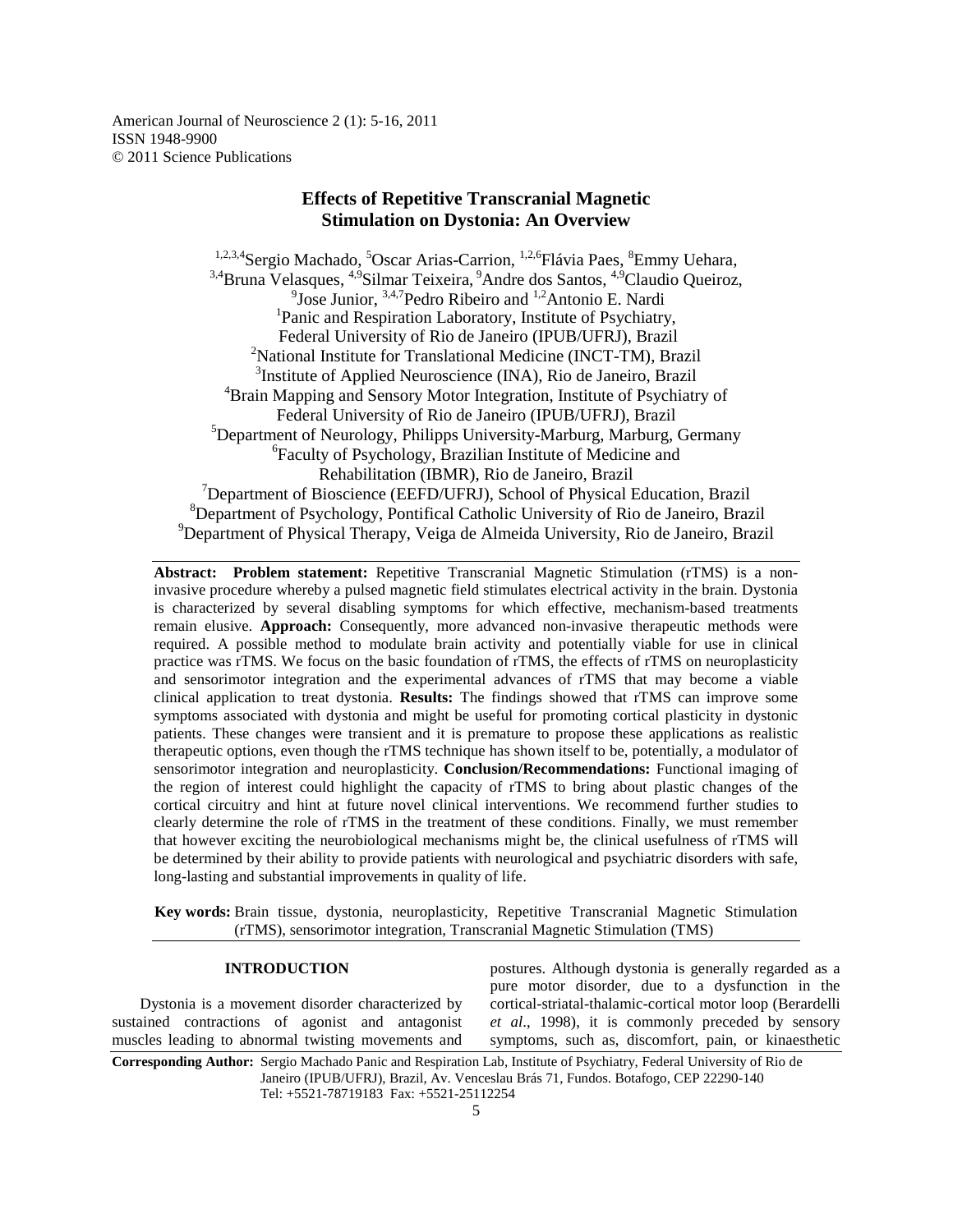sensations (Ghika *et al*., 1993). More specifically, focal hand dystonia is a form of idiopathic adult onset dystonia and tends to be task specific involving repetitive fine movements of the hand such as playing an instrument, writing or typing (Hallett, 1998).

 Electrophysiological findings of distonic patients, in general primary dystonia, have identified widespread abnormalities of inhibitory motor circuits in the brain, brainstem and spinal cord (Berardelli *et al*., 1998). Moreover, data from neuroimaging studies have also shown increases in blood flow or glucose metabolism in several brain regions, including the Prefrontal Cortex (PFC), cerebellum, Insular Cortex (IC), Parietal Cortex (PC) and Supplementary Motor Area (SMA) (Eidelberg *et al*., 1998).

 Some of these abnormalities were only present during movement (Ceballos-Baumann *et al*., 1995; Machado *et al*., 2010). As a result, Transcranial Magnetic Stimulation (TMS) has been postulated as a potential candidate to reduce this abnormal cortical excitability and, potentially, have an effect on symptoms. TMS in its repetitive form, i.e., rTMS, can modulate cortical excitability beyond the period of stimulation itself (O'Readon *et al*., 2006). Depending on essential stimulation frequency parameters and on the number of trains of stimuli delivered, rTMS can produce lasting up- or down-regulation of the corticospinal system (Maeda *et al*., 2000). TMS is based on Faraday's law of electromagnetic induction by which electrical activity in the brain tissue can be influenced by the magnetic field, thereby inducing electrical current that depolarizes neurons (Tyc and Boyadjian, 2006). The application of rTMS generates clear effects on a range of measures of brain function and has become an important research tool due to its potential application as a clinical treatment for a variety of neurological and psychiatric disorders, for instance depression (Hoppner *et al*., 2010; Schonfeldt-Lecuona *et al*., 2010). Within this context, the use of rTMS is considered a brain-system-based neuromodulation treatment due to its focus on directly targeting the neural circuitry of the disorders. rTMS acts altering or modulating the function of the neural circuitry in the brain that is believed to be disorganized in certain disorders (Nahas *et al*., 2001; Speer *et al*., 2000).

 Although this rationale was behind most of the rTMS studies in dystonia, developments in understanding the pathophysiology of dystonia have shown that dystonia could have its pathological basis in the enhanced ability of the brain to undergo plastic change (Edwards *et al*., 2006; Quartarone *et al*., 2006). From a clinical point of view, dystonia occurs after intense practice of complex movements in both human beings (Frucht, 2004) and animals (Byl *et al*., 1996). Dystonia is triggered or worsened by injury that increases long-term potentiation (LTP) in the cortex that corresponds to the injured limb. From an experimental point of view, dystonia is associated with an excessive response to several plasticity-inducing protocols, e.g., rTMS (Quartarone *et al*., 2005). These data support the hypothesis that in dystonia there is an increased tendency to form associations between inputs and outputs, which could lead to abnormal unwanted connections and subsequent impairment of motor control. Dystonia is, therefore, a candidate for the therapeutic use of rTMS.

 In fact, there is now a growing interest in the research of new treatment for neurological and psychiatric disorders, however, the main focus of the possible therapeutic effects of rTMS is still in the domain of depression (Hoppner *et al*., 2010, Schonfeldt-Lecuona *et al*., 2010). Within this context, this review paper aims to provide information on the current research and main findings related to the potential therapeutic effects of rTMS on dystonia.

**Foundations of repetitive transcranial magnetic stimulation (rTMS):** rTMS is the application to a certain brain area of a train of repeated TMS pulses with the same intensity at a given frequency (Machado *et al*., 2008). TMS was originally introduced by Anthony Barker *et al*. (1985) as noninvasive focal brain stimulation, safe and painless way to study the CNS. Transcranial magnetic stimulation exploits the principle of inductance discovered by Michael Faraday in 1838 (i.e., Faraday's law of electromagnetic induction) where an electrical current is applied over the scalp and skull in order to transmit electrical energy through a magnetic coil (Cheng and Chan, 2010).

 The TMS device essentially comprises a capacitor and stimulating coil connected to the stimulator, usually round or figure-eight (butterfly) in shape. The coil is placed on a subject's head and as a brief pulse of current flows through it, a rapid time-varying magnetic field is generated which passes through the subject's skull and induces a current in the conductive brain tissue (Fig. 1).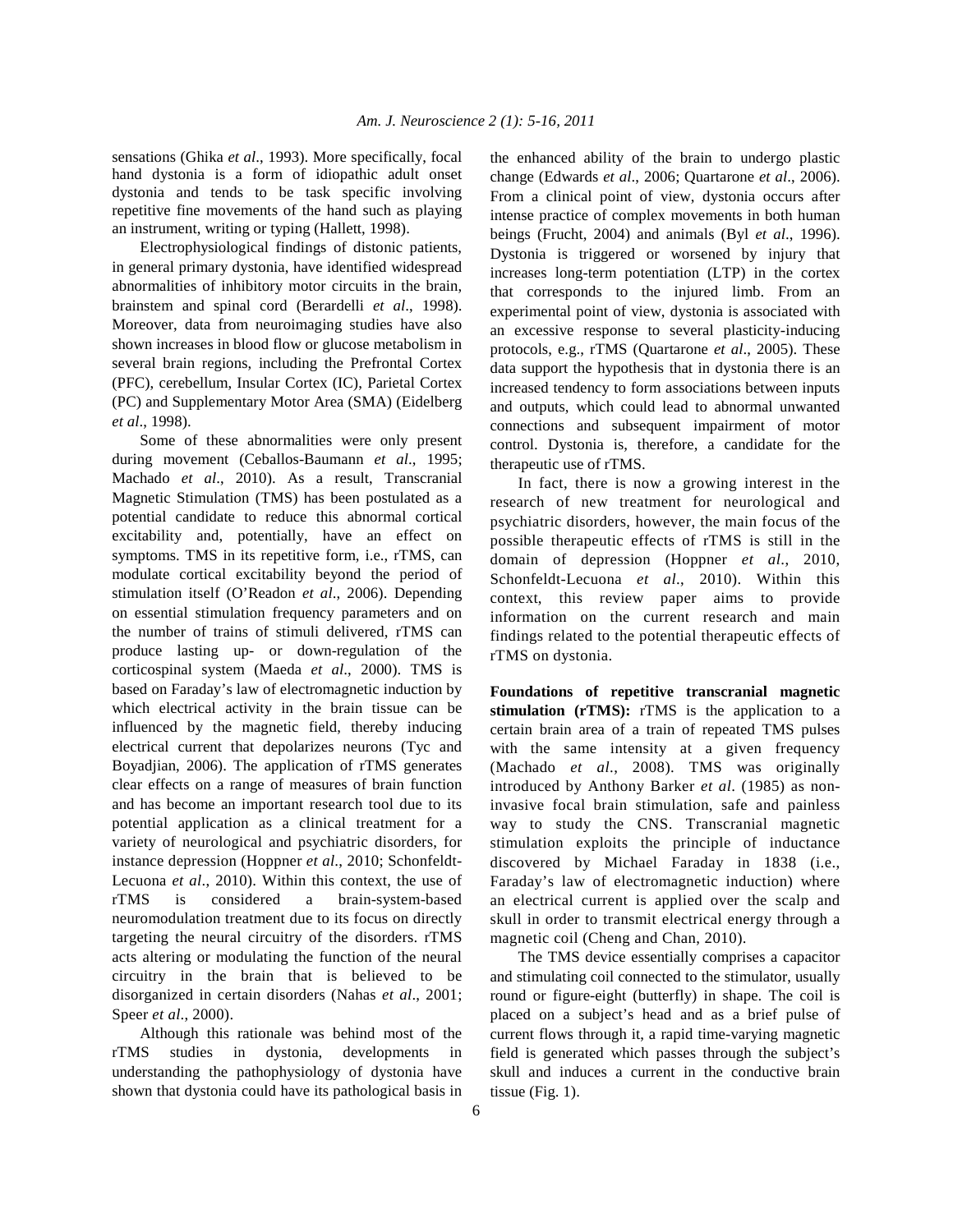

Fig. 1: Repetitive transcranial magnetic stimulation (rTMS) in humans. According to the evidence cited in this review, there are basically two types of coils: round coils which are relatively non focal and figure eight-shaped coils used to stimulate specific areas, producing maximal current at the intersection of the two round components. The modulatory effects of rTMS depend particularly on the intensity, frequency, train length, intertrain-interval, total number of magnetic pulses delivered in the stimulation session, as well as on the coil configuration, current direction, pulse waveform and position of the coil with respect to the cortex. In humans, the area of stimulation depends on the shape of the coil and the stimulation intensity

 The figure-eight coil produces a focal field allowing fairly detailed mapping of cortical representation (Hallett, 2007; Kobayashi and Pascual-Leone, 2003; Pascual-Leone and Tormos-Munoz, 2008). The maximal field strength generated by commercially available stimulators is in the 2 Tesla (T) range and they are able to activate cortical neurons at a depth of 1.5-2 cm beneath the scalp. The precise effect of the stimulation on neuronal activity remains unclear. It is supposed that the magnetic stimulus (duration of  $\sim$ 100 µs) synchronously excites a population of neurons, inducing rapid changes in the firing rates of certain neural networks during only a few milliseconds (Maeda *et al*., 2000).

 rTMS can be classified as "high-frequency rTMS" ( $> 1$  Hz) or "low-frequency rTMS" ( $\leq 1$  Hz). Although the response to rTMS can vary across individuals (Hallett, 2000), high-frequency rTMS seems to facilitate cortical excitability, while low-frequency rTMS can suppress this excitability on the motor cortex (Hallett, 2007, Barker *et al*., 1985). Recently, a novel pattern of rTMS called Theta-Burst Stimulation (TBS) was developed to produce changes in the human cerebral cortex excitability (Kobayashi and Pascual-Leone, 2003). The main advantage of TBS paradigm as compared with conventional rTMS protocols is that a shorter period (between 20 and 190 s) of subthreshold stimulation causes changes in cortical excitability that outlast the time of stimulation for at least 15-20 min. Huang *et al*. (2005) proposed a TBS protocol consisting of bursts of 3 pulses given at 50 Hz repeated every 200 ms (5 Hz), thus, mimicking the coupling of theta and gamma rhythms in the brain. Two main modalities of TBS have been tested. Intermittent TBS (iTBS) induces facilitation of motor cortical excitability whereas continuous TBS (cTBS) leads to inhibition for 15-30 min after application (Huang *et al*., 2005). Motor cortical excitability is characterized in surface electromyographic recordings considering Motor Evoked Potentials (MEPs) amplitude. The most common value is the resting motor threshold (rMT) measured with relaxed muscles. It is defined as the minimum amount of energy (i.e., intensity of stimulation) needed to induce a MEP in a hand muscle in at least 5 out of 10 consecutive trials (Pascual-Leone *et al*., 2000; Pascual-Leone and Tormos-Munoz; 2008; Rossini *et al*., 1994; 2010; Walsh and Rushworth, 1999). RMT is additionally used to establish the individual intensity of stimulation, usually described as a percentage of the device's available output (Rossini *et al*., 1994; 2010).

 However, the mechanisms underlying rTMS protocols remain still unclear. It has been suggested that LTP- and long-term depression (LTD)-like mechanisms as well as GABAergic activity are involved in the effects of rTMS protocols (Ziemann, 2004; Thickbroom, 2007). Animal studies suggest that modulation of neurotransmitters and gene induction may contribute to the long-lasting modulatory effects of rTMS (Hallett, 2007; Kobayashi and Pascual-Leone, 2003; Arias-Carrion, 2008; Aydin-Abidin *et al*., 2008; Murillo-Rodriguez *et al*., 2009).

**Neuroplasticity induced by repetitive Transcranial Magnetic Stimulation (rTMS):** Transcranial magnetic stimulation can be used in a variety of ways to induce plastic changes in the brain and can thus be exploited to assess the brain's capacity for plasticity. Additionally, induced plastic changes can be exploited therapeutically and this aspect will be discussed below. Although rTMS is sometimes used to disrupt cortical activity for long periods, the majority of applications take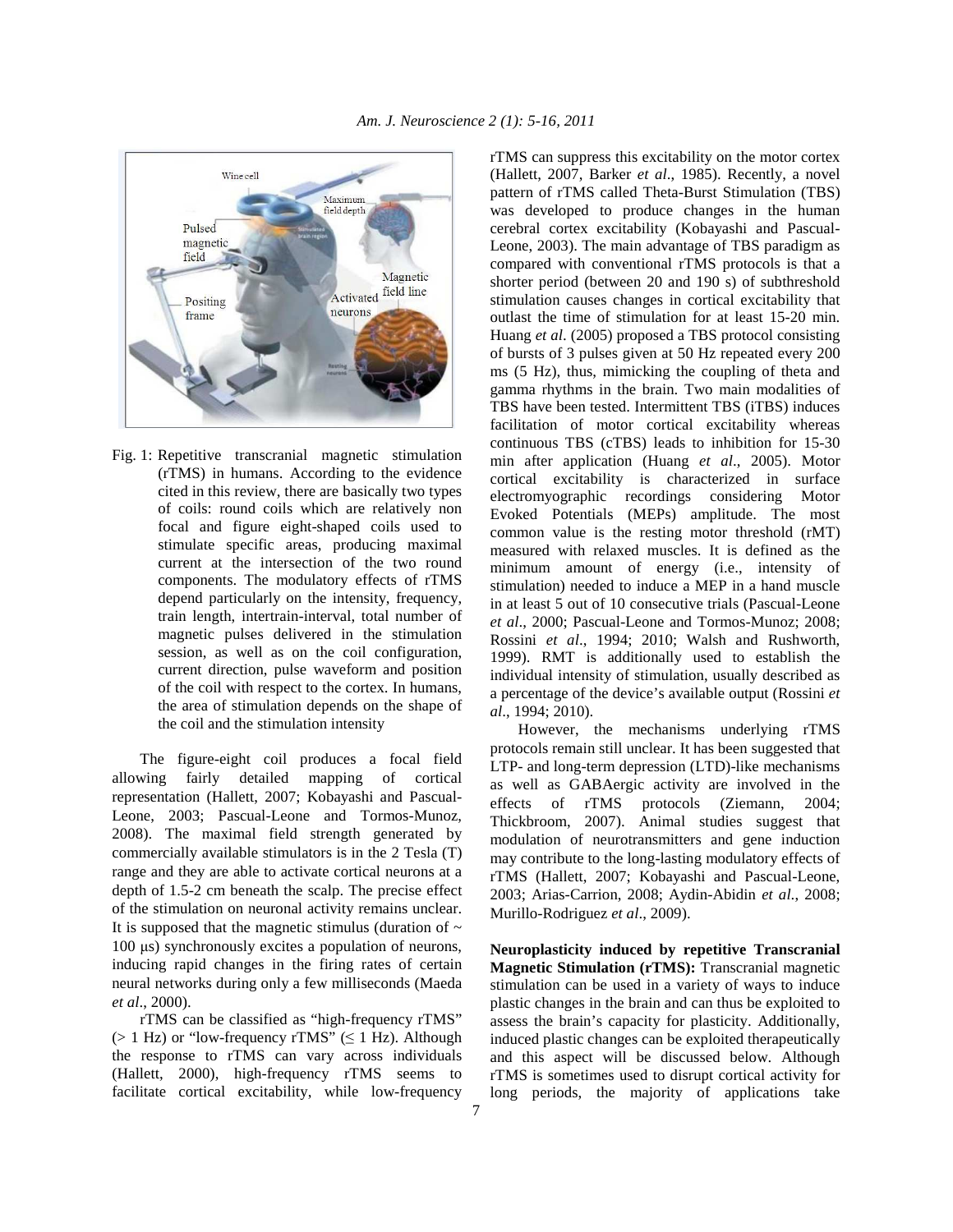advantage of the fact that longer periods of rTMS can sometimes produce effects on cortical circuits that outlast the duration of the stimulus (Hallett *et al*., 1999). This, in fact, makes it possible to provoke and study mechanisms of acute cortical reorganization in the healthy human brain. Most descriptive studies of the effects of rTMS have used the primary motor cortex and have shown that rTMS can have long-term effects on corticospinal excitability, but also that the direction, magnitude and duration of the conditioning effects are critically dependent on the stimulation variables.

 Three factors influence the effect of rTMS: frequency, intensity and duration of the stimulation. It is thus important to specify all three of these parameters when describing the results of any rTMS experiment. An effective way of modulating synaptic efficacy is to activate a cell with two or more inputs, almost simultaneously. If the impulses are transmitted along the same synaptic pathway, the stimulation is referred to as homosynaptic, conversely, if they travel along different synaptic pathways, it is termed heterosynaptic (Hallett, 2007). In general, when authors talk of "highfrequency stimulation", they are referring to frequencies of about 5 Hz and above, "low-frequency stimulation" instead refers to frequencies of about 1 Hz.

 As regards the strength of stimulation, rTMS at an intensity of more than about 10% above the MEP threshold in relaxed muscle is classed as "high-intensity stimulation" or suprathreshold rTMS. High frequencies of rTMS, especially at suprathreshold, produce facilitatory aftereffects on corticospinal excitability (Maeda *et al*., 2000). A 10-pulse rTMS train at 150% resting motor threshold and 20 Hz caused an increase in MEP size lasting about three minutes after the administration of rTMS (Pascual-leone *et al*., 1994). A 30-pulse rTMS train at 120% resting motor threshold and 15 Hz caused a shorter and smaller increase in MEP size lasting 90 sec (Wu *et al*., 2000).

 In the case of stimulation at intensities below the resting motor threshold, longer trains are usually required before any lasting effect is seen. For example, Maeda *et al*. (2000) reported a facilitation of MEPs lasting two minutes after the administration of 240 pulses of 20Hz stimuli at 90% resting threshold. Notably 10Hz rTMS had no lasting effect on MEP size. Low-frequency rTMS usually results in suppression of corticospinal excitability (Hallett, 2007). A 15-min train of 0.9 Hz applied at 115% motor resting threshold over the primary motor cortex (M1) reduced corticospinal excitability (i.e., it increased the resting motor threshold and suppressed the MEP input-output curve) for at least 15 minutes after the end of stimulation (Muellbacher *et al*., 2002).

 Low-frequency rTMS at intensities below the rMT have a much weaker effect on corticospinal excitability as compared with suprathreshold rTMS (Fitzgerald *et al*., 2002). Even lower intensities (90% active motor threshold-aMT) or lower frequencies (0.1 Hz) had no lasting effect (Gerschlager *et al*., 2001). The duration of rTMS affects the duration and depth of the after-effect. Maeda *et al*. (2000) and Touge *et al*. (2001) both used 1Hz rTMS, at 90% and 95% resting threshold respectively. Longer periods of rTMS lead to longer and stronger reductions in excitability. Studies both of relatively short trains (<20 stimuli) and of longer trains of rTMS provide an insight into the interaction between factors promoting inhibition and factors promoting excitation.

 If the number of stimuli in the train was increased to 20, facilitation became prominent at high intensities (Modugno *et al*., 2001). It was suggested that the threshold for inhibitory effects was lower than that for facilitatory effects and that inhibition built up faster than facilitation. The result of this was that short trains tended to result in transient inhibition, whereas longer trains were likely to produce facilitation, particularly if the intensity and frequency of stimulation were high.

 The potentially restorative effects of rTMS have also been tested in patients with motor cortex damage, investigating whether function can be restored and plasticity induced in patients with neglect. A recent study investigated repetitive stimulation of the contralesional hemisphere as a means of restoring interhemispheric inhibitory balances and consequently motor function and behavior (Mansur *et al*., 2005) and showed that repetitive stimulation of the contralesional motor cortex with low frequencies led to subsequently improved motor functions. It is important to note that this rTMS-induced improvement occurred only when stimulating over the contralesional motor cortex and not with premotor cortex or sham stimulation.

 Research to establish the optimal parameters for the most effective and efficient induction of neuroplasticity remains to be completed. It is known that higher-frequency rTMS over the more injured M1 can, compared to sham rTMS, lead to improved motor function. Thus, motor plasticity and improved outcome with rTMS can be induced either by low-frequency rTMS over the less injured hemisphere or highfrequency rTMS over the more injured hemisphere. Takeuchi *et al*. (2005) and Fregni *et al*. (2006) evaluated the effects of low-frequency rTMS of the intact hemisphere after this suppressive protocol of motor cortex excitability. Takeuchi *et al*. (2005) observed a reduction of the transcallosal inhibition from the intact hemisphere in response to rTMS of the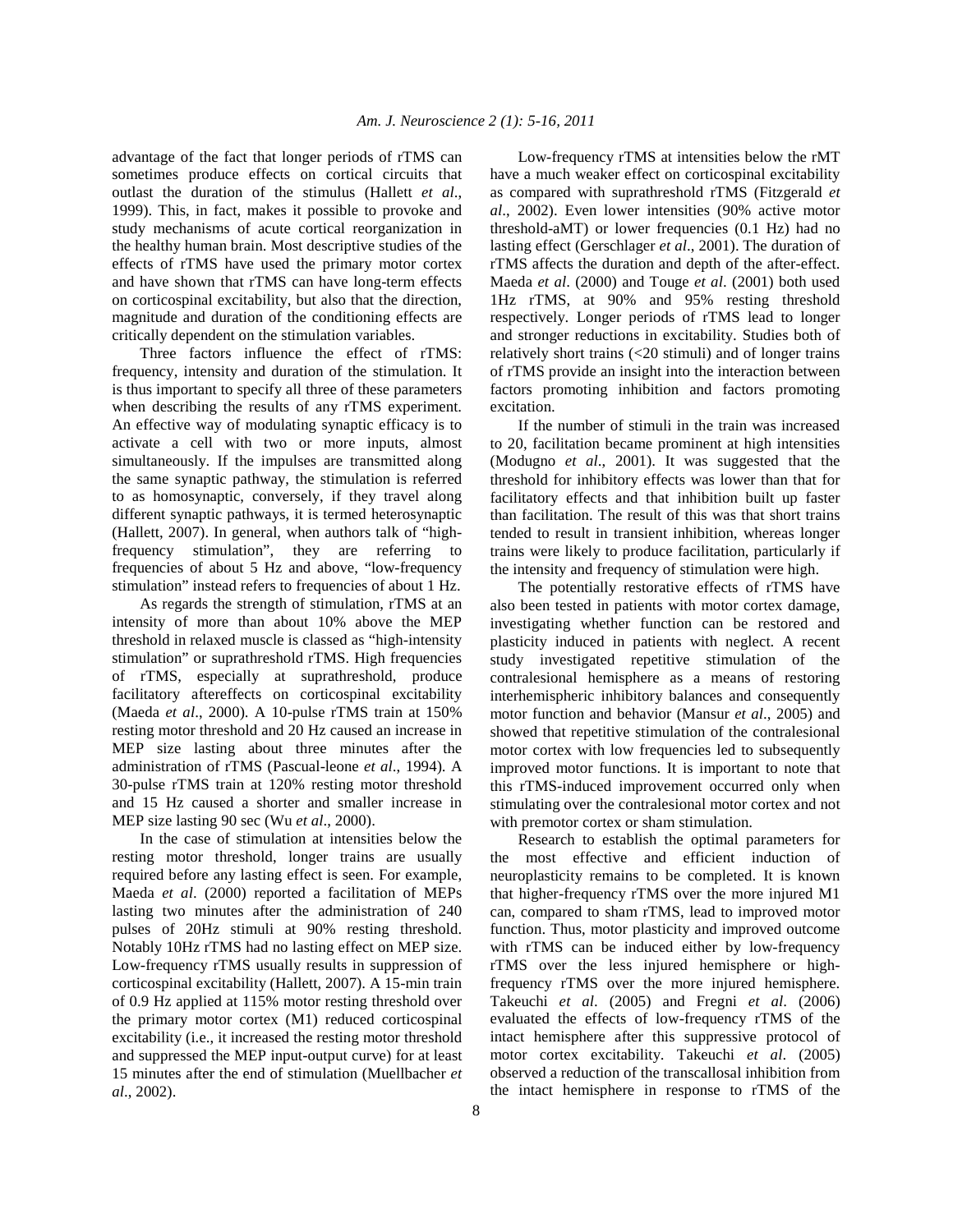damaged M1 and Fregni *et al*. (2006) a reduction of the MT in response to rTMS of the damaged motor cortex. Kim *et al*. (2006) showed that high-frequency rTMS of the damaged M1 increased MEP amplitude. Talelli *et al*. (2007) evaluated the effects of a single session of rTMS, using TBS. They found that MEP amplitude was increased on the stroke side after TBS of the stroke hemisphere. The effects produced by rTMS on M1 excitability in patients with acute stroke are still unknown. Taken together, these findings using rTMS highlight the vast potential offered by this relatively new technology for assessing and promoting neuroplasticity and rehabilitation.

**Sensorimotor integration process and repetitive Transcranial Magnetic Stimulation (rTMS):**  Sensorimotor integration is the continuous processing, by the motor system, of sensory afferents in order to prepare motor acts and to enhance the execution of fine motor activities. In this process, the Central Nervous System (CNS) integrates information coming from multiple sensory channels, allowing the performance of specific, goal-directed tasks (Machado *et al*., 2010). This process has been documented in the intact human cortex through experiments using TMS. The cerebral cortex is composed of cortical areas that are neither purely sensory nor purely motor, but associative and serve higher-order integrative functions. These higherorder areas of the cortex called association areas, associate sensory inputs with motor response and perform those mental processes that intervene between sensory inputs and motor outputs (Miller and Cohen, 2001).

 Accordingly, there have been reports that alterations of sensory input may influence the excitability of projections to muscles in the opposite arm. Werhahn *et al*. (2002) found that anesthesia of the hand and forearm of one hand increased MEPs of hand muscles in the opposite hand and pharmacological studies suggested that this effect might be GABAdependent. In addition, the authors found that excitability of the M1 in the hemisphere contralateral to the anesthetized limb was reduced compared with excitability of the M1 in the 'intact' hemisphere. Kossev *et al*. (2001) showed that enhancing, rather than decreasing, sensory input can have effects on the excitability of corticospinal projections to the opposite arm. It thus emerges that manipulations of sensory inputs can be used to induce lasting changes in motor cortical outputs. Reduction of afferent input by anesthesia causes disinhibition within the M1 (Werhahn *et al*., 2002) which can be associated with improved hand function after stroke (Floel *et al*., 2004). Increased

sensory input can likewise be used to increase motor cortical output (Conforto *et al*., 2002). Muscle vibration itself can induce changes in associations between cortical hand muscle representations (Rosenkranz *et al*., 2004). Sensorimotor integration is known to function abnormally in types of dystonia (Rosenkranz *et al*., 2005), while stroke is associated with defects in short intracortical inhibition (SICI) and interhemispheric inhibition (Butefisch *et al*., 2008). The inhibitory imbalance between the unaffected and affected hemispheres following stroke is a reasonable target for therapeutic modulation. The fact that muscle vibration has effects not only in the contralateral but also the ipsilateral hemisphere and moreover can modulate the relationship between the two, expands the scope for targeted interventions designed to redress inhibitory imbalances in these disorders.

**Relevant methodological aspects: sham-rTMS and stimulation parameters:** An important issue in the TMS research regarding the design of randomized, sham-controlled clinical trials is the use of appropriate control conditions that provide a reliable blinding of patients and investigators (De Graaf and Sack, 2011). Within this context, different control conditions can be used to try and ensure that changes in performance be ascribed to rTMS effects upon a specific brain area. One of the most common strategies is the use of sham stimulation (sham-rTMS) (Sandrini *et al*., 2011). rTMS is indeed associated with a number of sensory perceptions that can nonspecifically interfere with task performance. For instance, the discharging coil produces a click sound that may induce arousal, thereby modulating task performance, irrespective of the experimental demands (i.e., via intersensory facilitation) (Marzi *et al*., 1998). An alternative way that is routinely used in the cognitive TMS literature is vertex stimulation because the auditory and somatosensory activations caused by vertex TMS can be equivalent to those of real TMS. Of course, the underlying assumption is that vertex TMS does not affect the cognitive network active during task execution (Dormal *et al*., 2008; Knops *et al*., 2006).

 In general, sham-rTMS has been applied by tilting the coil away from the scalp (Sandrini *et al*., 2004), so that both sound and scalp contact are roughly similar to those experienced during active stimulation, whereas the magnetic field does not reach cortical neurons or cutaneous receptors or superficial muscles. Although sham coils produce an analogous sound artifact, they do not induce the same scalp sensations or muscle twitches, so that they can rest tangential to the scalp surface, exactly as they are during active stimulation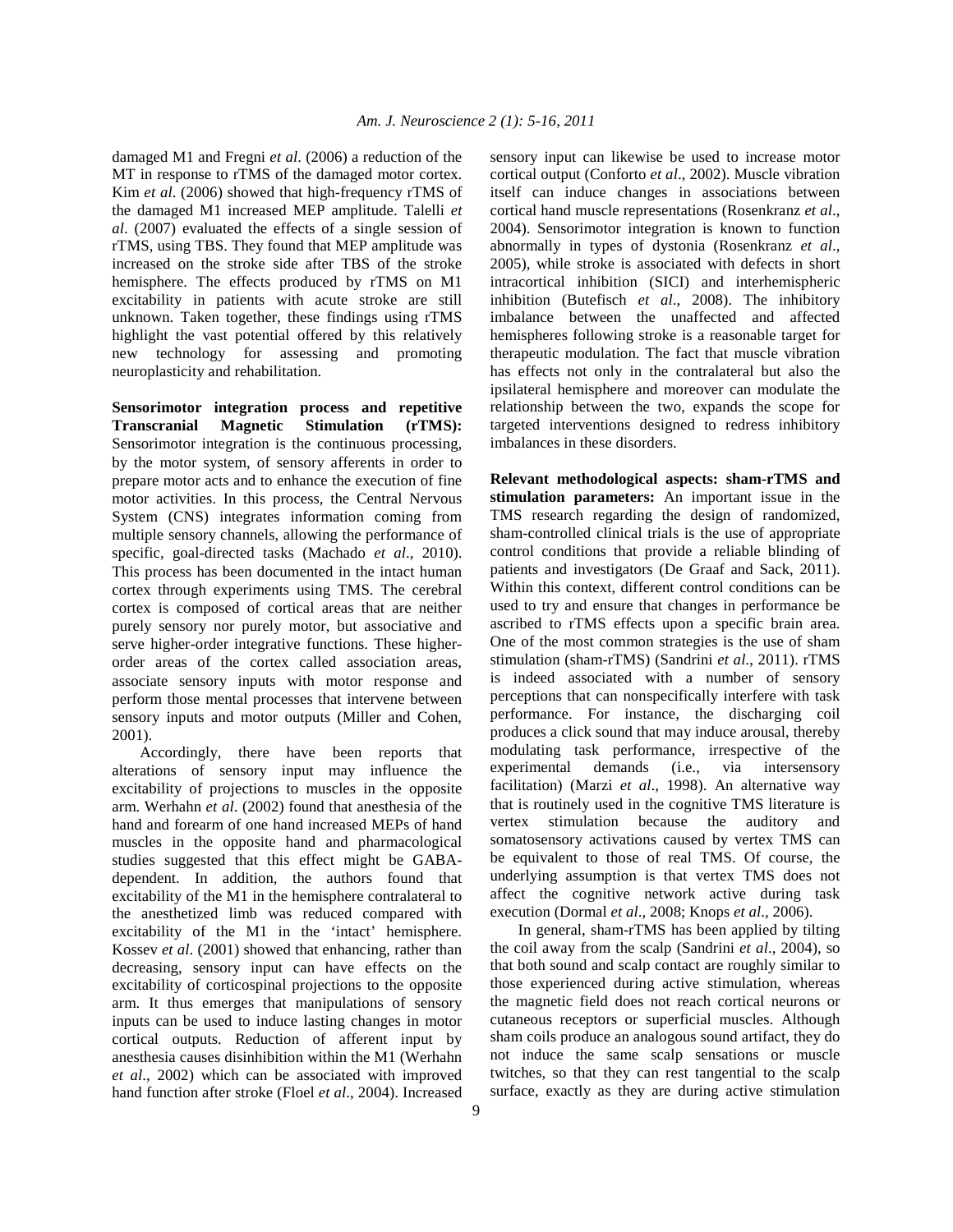(Cappelletti *et al*., 2007; Cohen *et al*., 2007). Another important consideration that must be taking into account in order to determine the specific efficacy of rTMS in clinical trials and to create a credible placebo (i.e., sham-rTMS) condition is that patients in randomized trials should be naive to rTMS, in other words, rTMS studies should not have a crossover design. With respect to this issue, the ideal sham condition should not have a real stimulation effect and it should not be recognized as sham by patients, particularly when considering that real stimulation conditions come along with rTMS specific side effects.

 In line with that, Herwig *et al*. (2010) investigating the antidepressant effects of rTMS, asked for patients to give their impression whether they received the sham or the real treatment and if they would recommend the treatment to others. From 15 patients with real stimulation, 11 suggested that they obtained true stimulation and 4 to have obtained sham. From 14 sham stimulated subjects, 9 suggested that they obtained the real condition and 5 to have been sham stimulated. There was no significant difference between these and in addition, the majority of patients in both stimulation conditions would recommend rTMS to others. In both conditions, the majority of subjects believed they had received the real condition. This implies suitability of the sham condition used since subjects appeared not to be able to accurately identify or differentiate this condition from sham. The results imply the feasibility of a valid sham condition with a "real" coil.

 However, there is evidence that some types of sham manipulations used in clinical trials actually do exert some effects on the brain (Lisanby *et al*., 2001; Loo *et al.*, 2000). The tilting does reduce any discomfort from scalp stimulation associated with active rTMS and, thus, may have the potential to interfere to some degree with the adequacy of study blinding. Studies guard against this by recruiting only rTMS-naïve patients, so that subjects are not cued to discriminate between active and sham conditions based on scalp sensation. Even if a form of coil-tilt sham that does not exert measurable brain effects is used, studies rarely report data on the integrity of the blind on the part of the patients and raters. It is reasonable to assume that crossover trials with coil-tilt sham conditions are likely to be unblinded because active and sham rTMS do not feel the same (Tsubokawa *et al*., 1993; Shah *et al*., 2008). Other option include the one used in a recent experiment consisting of a sensor strip between the electromagnet and the scalp, which can counterstimulate during pulse delivery so as to reduce the scalp sensation perceived from active rTMS (O'Reardon *et al*., 2007).

 The matter of placebo effects is especially important in some conditions, such as studies investigating the efficacy of treatments (Sandrini *et al*., 2011). For such purposes alternative methods of brain stimulation to provide suitable control conditions have been proposed. For instance, Rossi *et al*. (2007) developed a new method of sham stimulation, known as real electromagnetic placebo, in which a fake coil (made of wood) with the same shape as a real coil is attached to the real coil. This fake coil has two functions: to block the magnetic field from the real coil and to house a bipolar electrical stimulator in contact with the scalp. This device is more likely to be judged as real stimulation by naive TMS subjects. The difficulty in blinding TMS makes the comparison of TMS with a gold standard treatment (e.g., psychopharmacology) complex. In the case of pharmacologic agents, it would be possible to use a "double-dummy" design in which some patients would receive sham rTMS plus active medication, whereas other patients would receive active rTMS and a placebo pill. An additional challenge in the design of clinical trials with rTMS pertains to the standardization of the dosage. Just as it is critical to control the dosage of medication administered during drug trials, it is likewise essential to control the amount of rTMS administered and the location of the brain region stimulated (Lisanby *et al*., 2002).

 Other important considerations to be taken into account are the parameters of stimulation, e.g., pulse width, number of stimulation sessions, frequency, intensity and site of stimulation (Dileone *et al*., 2010). A protocol composed of repeated sessions may be superior to a single session, due to its cumulative effect related to amount of stimulation required to induce a sustained effect. Indeed, although some studies have shown a relatively long-lasting effect (i.e., of 2 weeks), this period is short if the goal is to induce a clinically meaningful result. Maintenance treatments or other patterns of stimulation that might induce longer-lasting modulation of cortical excitability should be explored. One possibility is to increase the total number of sessions, as in a recent study of major depression, in which up to 30 sessions of rTMS were administered (Fitzgerald *et al*., 2006). Novel patterns of stimulation, for example primed 1 Hz stimulation (Iyer *et al*., 2003) or theta burst stimulation (Huang *et al*., 2005), might offer advantages, as they seem to induce longer-lasting long-term-depression-like phenomena. Careful consideration of cortical targets seems to be critical and this might need to be individualized for each patient and underlying pathology.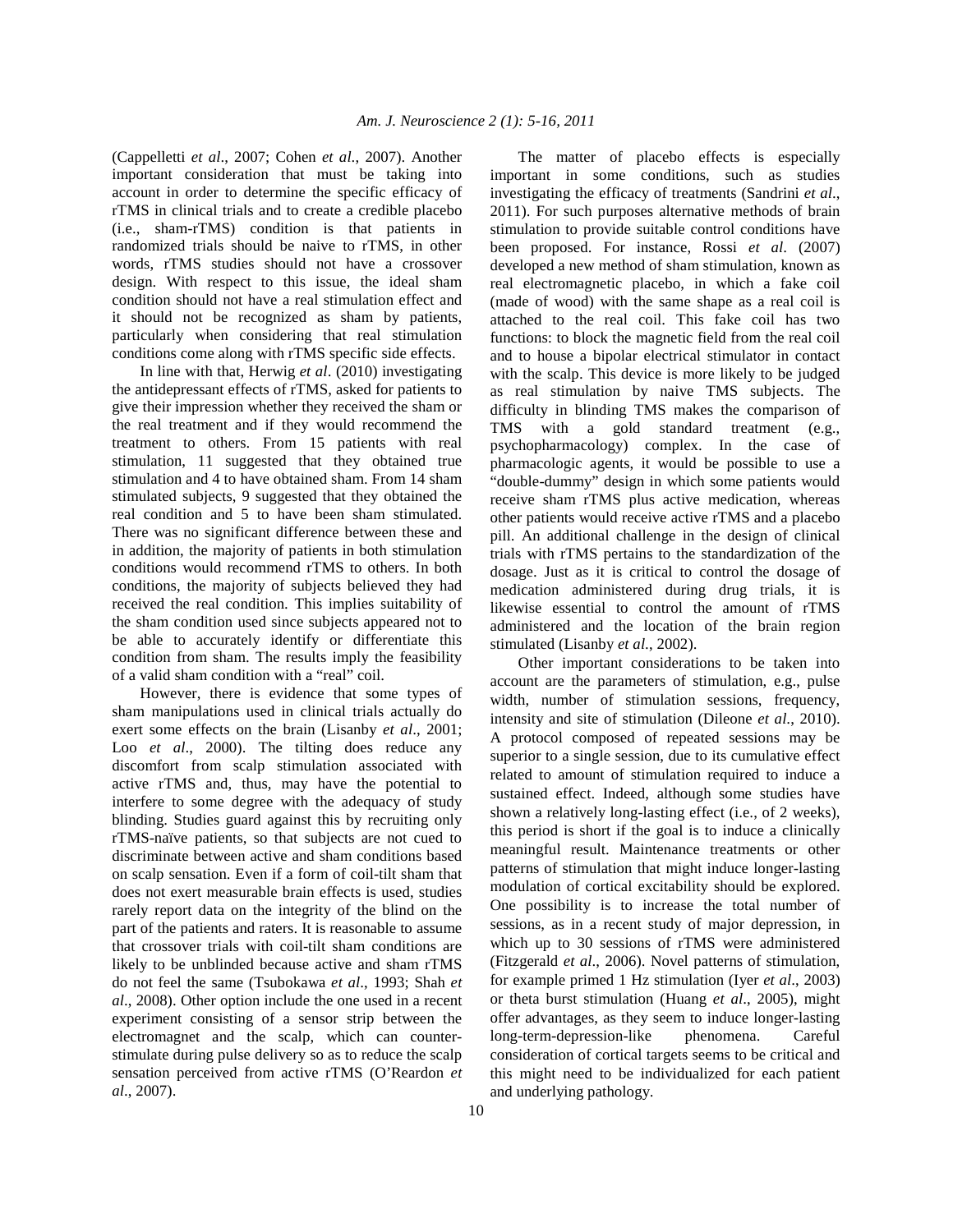In summary, a number of parameters need to be taken into account in order to optimize the clinical effects of rTMS. Predictions with regard to the efficacy of clinical effects of rTMS are hampered due to the relative paucity of parametric studies performed on these variables. Moreover, individualizing stimulation parameters, taking into account the underlying pathophysiology and the stimulation settings by online physiological and neuroimaging measures, seems to be a crucial procedure to adopt (De Graaf and Sack, 2011; Sandrini *et al*., 2011).

**Repetitive Transcranial Magnetic Stimulation (rTMS) for the treatment of Dystonia:** Long-lasting influences on the brain depend on changes in synaptic strength or anatomical changes (e.g., alterations in dendritic spines or sprouting) and since such anatomical changes may be a secondary consequence of extended changes in synaptic strength, the aim of rTMS is to alter synaptic strength. This effect has been seen both in neurological and psychiatric disorders. This modulation of cortical activity induced by rTMS is not limited only to motor areas. There is also evidence that its longlasting effects can be provoked in areas outside the motor cortex and be associated with assessable behavioral changes (Hallett, 2007; Kobayashi and Pascual-Leone, 2003). This finding raises the possibility of therapeutic applications of rTMS in order to "normalize" pathologically decreased or increased levels of cortical activity. Therefore, in this section, we will discuss the use of rTMS as a potential treatment of neurological and psychiatric disorders.

 The sensorimotor integration is a process that through complex neural operations in the brain, allows the execution of a certain voluntary motor behavior in response to specific demands of the environment. In other words, it is the dynamic combination of sensory input into intentional motor response, intending to prepare motor acts to improve the performance of certain motor tasks (Machado *et al*., 2010; Abbruzzese and Berardelli, 2003). Therefore, the motor behavior of healthy subjects or patients with movement disorders (e.g., dystonia) depends on the sensorimotor integration process.

 Many studies deal with the sensorimotor integration process to reveal the brain functions related to the pathophysiological mechanisms of dystonia and to improve neurofunctional rehabilitation strategies based on the capacity to rearrange the CNS. The appropriate execution of a voluntary movement depends considerably also on peripheral sensory feedback. Thus, peripheral pathways transmit sensory information to M1. Abnormalities in the peripheral

afferent input or in the brain response to sensory input may interrupt the neural networks processing in the sensoriomotor areas of the cerebral cortex. Augmented evidence of the involvement of the sensory system in pathophysiology dystonia is crucial to consider the possible contribution of changes in sensorimotor integration, i.e., the capacity to exploit sensory information accurately for assisting neural networks responsible for an appropriate movement execution (Machado *et al*., 2010; Abbruzzese and Berardelli, 2003).

 Within this context, the use of rTMS in treatment of sensorimotor deficits of dystonia as therapeutic tool would require repetitive and frequent use to be effective. rTMS has the potential to fulfill adjunctive treatment role in rehabilitation of sensorimotor deficits in dystonia by a rational and selective modulation of symptoms and their underlying neuropathophysiology on an individual basis (Machado *et al*., 2008). Hypothetically, rTMS must be applied over selected cortical regions in order to modulating the specific cortical-subcortical networks possibly responsible for a given subset of symptoms. In this sense, rTMS could modulate cortical excitability, underlying adaptive and maladaptive plasticity (Williams *et al*., 2009).

 There is a different rationale for the use of rTMS in dystonia in which physiological findings reveal a decrease in ICI. Since rTMS delivered over M1 at 1 Hz can induce an increase in inhibition, this effect might improve the deficit. An initial study showed a normalization of ICI and some modest improvement in performance (Siebner *et al*., 1999). This improvement of deficient ICI and of handwriting persisted, at most, for 3 h after application of a 30-min. train of rTMS but resulted in clinical benefits in only 2 of 16 patients studied (Kujirai *et al*., 1993). Although these effects are transient, the data support the concept of impaired inhibitory mechanisms in the M1. Another target could be the premotor cortex (PMC), since rTMS at 1 Hz can improve the deficit in reciprocal inhibition seen in dystonia (Huang *et al*., 2004). Accordingly, nine patients with writer's cramp and seven age-matched control subjects were studied using subthreshold 0.2Hz rTMS applied to the M1, SMA, or PMC (Murase *et al*., 2005). Stimulation of the PMC but not of the M1 significantly improved the handwriting rating in the patient group. rTMS over the other sites or using a sham coil in the patient group and trials in the control group revealed no clinical changes.

 In a recent experiment, Baumer *et al*. (2007) investigated whether, as hypothesized, functional alterations make the somatosensory cortex (S1) of writer's cramp patients more vulnerable to the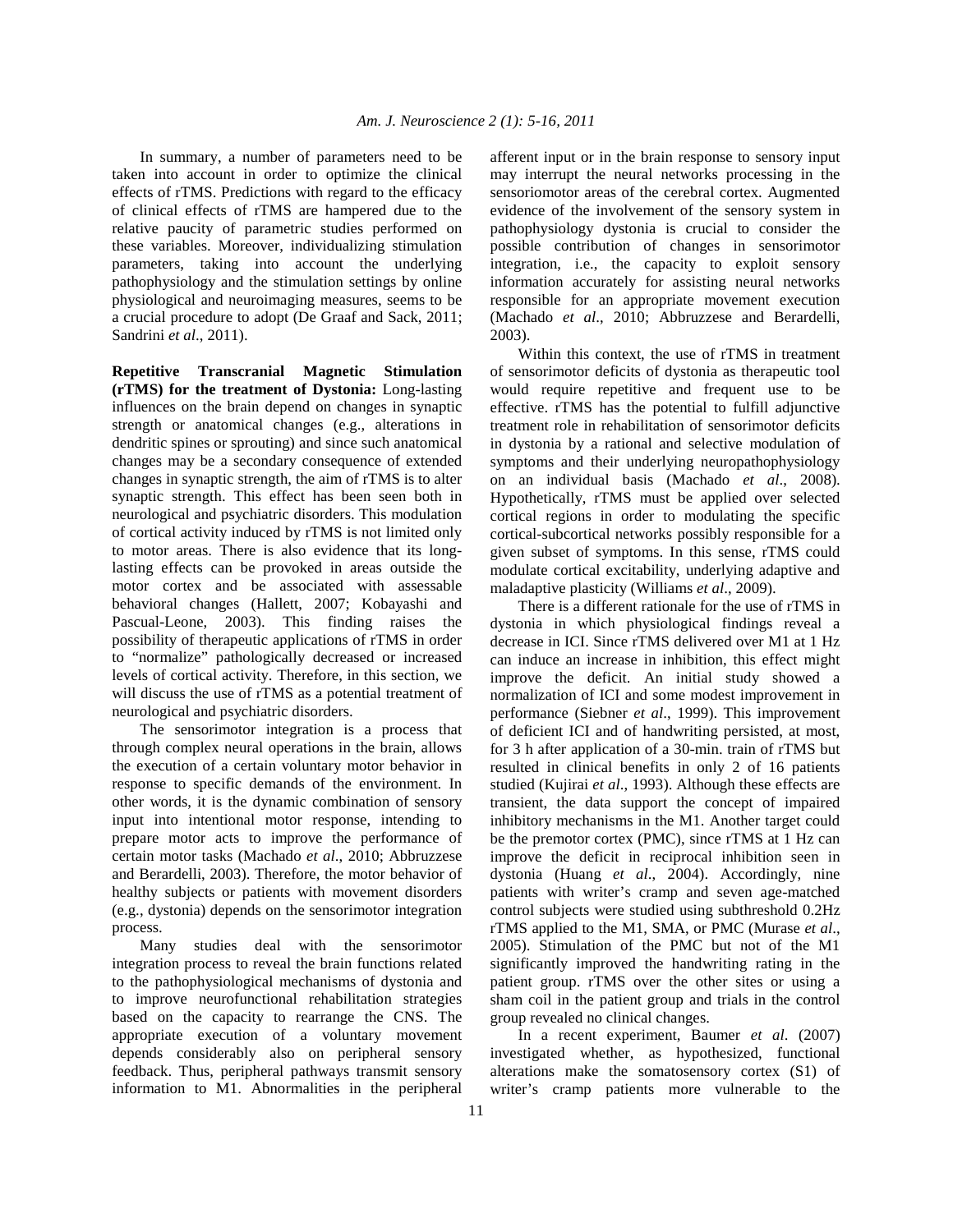inhibitory effects when a subthreshold 1Hz rTMS is applied. Seven patients and eight healthy subjects were assessed. In addition, patients also were submitted to rTMS of M1. Short-latency afferent inhibition (SAI) was investigated in the relaxed first dorsal interosseous muscle through conditioning electrical stimulation of the index finger and rTMS pulses over the contralateral M1. Baseline SAI was not significantly different between groups, however, S1 but not M1 rTMS reduced SAI in the patients. Moreover, in the healthy subjects, rTMS had no effects on SAI, which is mediated mainly at the sensorimotor cortex. It was concluded that there was an irregular responsiveness of S1 to 1Hz rTMS in the patients, which may be a trait suggestive of maladaptive plasticity in the sensorimotor areas in these subjects.

 Gilio *et al*. (2007), on the other hand, verified whether 5Hz rTMS obtains similar MEP facilitation during stimulation and similar facilitatory after-effects in patients with upper limb dystonia and in healthy subjects. Protocols of 5, 10 and 20 stimuli trains were distributed at 120% resting motor threshold over the M1 with the individuals at rest. The rTMS trains were followed by single test stimuli distributed at a variety of interstimulus intervals (0.5-10 s) at 120% rMT using a conditioning test paradigm. The effects of suprathreshold 1Hz rTMS were also evaluated. The MEP amplitude during the course of the trains and of the test stimuli was measured. In control studies, the authors investigated the effect on the MEP amplitude of afferent inputs elicited by muscle twitches after ulnar nerve stimulation. Equally, the patients and the healthy participants showed significantly increased MEP amplitude over the course of the 5Hz rTMS protocol. In addition, in both groups the MEP facilitation was found to outlast the 5Hz rTMS, nevertheless the facilitatory after-effects were more evident and long-lasting in the patients. Moreover, it was also verified that MEP amplitudes during and after 1Hz rTMS remained unchanged. Ulnar nerve stimulation did not change the test MEP amplitude. The authors concluded that patients with upper limb dystonia show an atypical recovery when assessed through MEP facilitation after suprathreshold 5Hz rTMS application, indicating an atypical pattern of short-term cortical plasticity.

 More recently, in order to clarifying the rationale for using rTMS in dystonia over dorsal premotor cortex (PMd), Huang *et al*. (2010) investigated how the motor system would react to cTBS with 300 and 600 pulses (cTBS300 and cTBS600) and its after-effects were quantified by measuring the amplitude of MEPs, Short Interval Intracortical Inhibition/Facilitation (SICI/ICF) within M1, Reciprocal Inhibition (RI) and writing tests comparing healthy individuals to patients with focal hand dystonia. The researchers found that cTBS300 and cTBS600 over PMd suppressed MEPs for 30 min or more and cTBS600 decreased SICI and RI. On the other hand, neither form of cTBS over PMd had any significant effect on MEPs, while cTBS600 increased effectiveness of SICI and RI and improved writing in distonic patients, suggesting that the reduced PMd to M1 interaction in dystonic patients is likely to be due to reduced excitability of PMd-M1 connections.

 In another study, Huang (2010) discussed the importance of TBS and its capacity to produce plasticity-like effects more efficiently and powerfully than rTMS traditional protocols. The excitability of circuits within the M1 can be modified not only by TBS over but also when it is delivered to the PMC. Experiments using TBS over the M1 and PMC provide a better understanding of dystonia and the results also distinguish the different mechanisms of the effects of TBS given to the M1 and PMC. Therefore, these findings support the hypothesis that TBS is a potential therapeutic strategy to restore damaged motor functions.

## **CONCLUSION**

 Since its introduction 26 years ago, TMS has evolved into a sophisticated tool for neuroscience research. It is an excellent technique and complements other non-invasive methods for studying human brain physiology. The rTMS technique is a non-invasive and effective methodology with potential for therapeutic use. In this review, we have focused in dystonia, which have showed rTMS can improve some symptoms associated with these conditions. rTMS may become an additional tool for early neurorehabilitation and might be useful for promoting cortical plasticity in dystonic patients. However, these changes are transient and it is premature to propose these applications as realistic therapeutic options, even though the rTMS technique has shown itself to be, potentially, a modulator of sensorimotor integration and neuroplasticity. Functional imaging of the region of interest could highlight the capacity of rTMS to bring about plastic changes of the cortical circuitry and hint at future novel clinical interventions. As new coils and new patterns of stimulation are developed, we are likely to see the emergence of even more innovative ways of using this technique. Combined non-invasive techniques can be used in imaginative ways. In this manner, electroencephalography could be used to establish exactly where and when to deliver a TMS pulse in order to obtain maximum advantage. Although further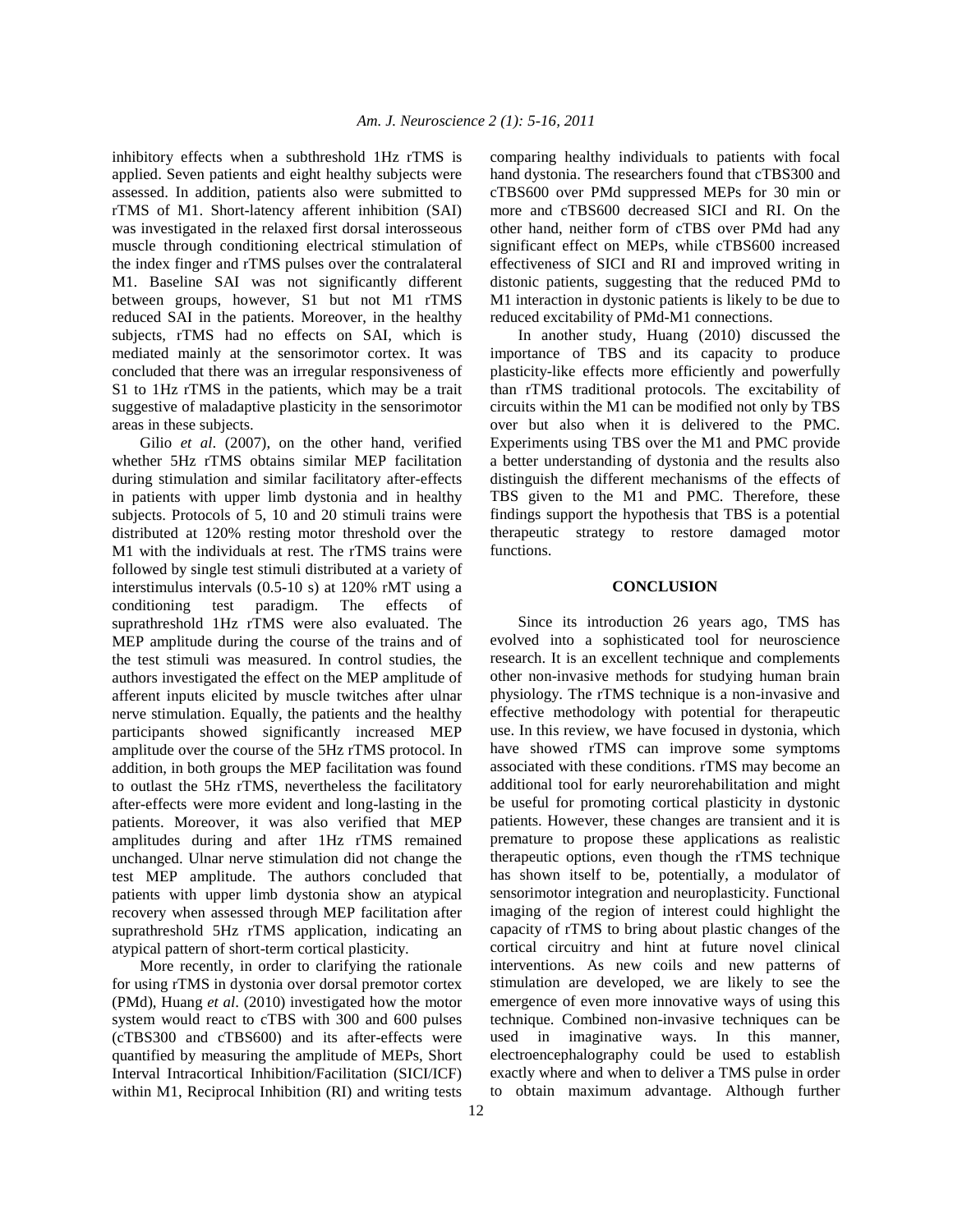developments are needed to make the effects more robust and longer lasting, future work in this area promises to advance our understanding of the pathophysiology of dystonia, generate widely applicable diagnostic tools for clinical neurophysiology and perhaps establish neuromodulation as a viable therapeutic option in neurorehabilitation. Thus, we recommend further studies to clearly determine the role of rTMS in the treatment of these conditions. Finally, we must remember that however exciting the neurobiological mechanisms might be, the clinical usefulness of rTMS will be determined by their ability to provide dystonic patients with safe, long-lasting and substantial improvements in quality of life.

## **REFERENCES**

- Abbruzzese, G. and A. Berardelli, 2003. Sensorimotor integration in movement disorders. Mov. Disord., 18: 231-240. PMID: 12621626
- Arias-Carrion, O, 2008. Basic mechanisms of rTMS: Implications in Parkinson's disease. Int. Arch. Med., 1: 1-2. PMID: 18471317
- Aydin-Abidin, S., J. Trippe, K. Funke, U.T. Eysel and A. Benali, 2008. High-and low-frequency repetitive transcranial magnetic stimulation differentially activates c-Fos and zif268 protein expression in the rat brain. Exp. Brain Res., 188: 249-261. PMID: 18385988
- Barker, A.T., R.. Jalinous and I.L. Freeston, 1985. Noninvasive magnetic stimulation of human motor cortex. Lancet, 1: 1106-1107. PMID: 2860322
- Baumer, T., C. Demiralay, U. Hidding, R. Bikmullina and R. Helmich *et al*., 2007. Abnormal plasticity of the sensorimotor cortex to slow repetitive transcranial magnetic stimulation in patients with writer's cramp. Mov. Disord., 22: 81-90. PMID: 17089385
- Berardelli, A., J.C. Rothwell, P.D. Thompson, M. Manfredi and C.D. Marsden, 1998. The pathophysiology of primary dystonia. Brain, 121: 1195-1212. PMID: 9679773
- Butefisch, C.M., M. Wessling, J. Netz, R.J. Seitz and V. Homberg, 2008. Relationship between interhemispheric inhibition and motor cortex excitability in subacute stroke patients. Neurorehabil. Neural Repair, 22: 4-21. PMID: 17507644
- Byl, N.N., M.M. Merzenich and W.M. Jenkins, 1996. A primate genesis model of focal dystonia and repetitive strain injury: I. Learning-induced dediff erentiation of the representation of the hand in the

primary somatosensory cortex in adult monkeys. Neurology, 47: 508-520. PMID: 8757029

- Cappelletti, M., H. Barth, F. Fregni, E.S. Spelke and A. Pascual-Leone, 2007. rTMS over the intraparietal sulcus disrupts numerosity processing. Exp. Brain Res., 179: 631-642. PMID: 17216413
- Ceballos-Baumann, A.O., R.E. Passingham, T. Warner, E.D. Playford and Marsden *et al*., 1995. Overactive prefrontal and underactive motor cortical areas in idiopathic dystonia. Ann. Neurol., 37: 363-372. PMID: 7695236
- Cheng, K. and C.H. Zou, 2010. BioInfoPhysics models of neuronal signal processes based on theories of electromagnetic fields. Am. J. Neurosci., 1: 13-20. DOI: 10.3844/ajnsp.2010.13.20.
- Cohen, K.R., K.K. Cohen, T. Schuhmann, A. Kaas and R. Goebel *et al*., 2007. Virtual dyscalculia induced by parietal-lobe TMS impairs automatic magnitude processing. Curr. Biol., 17: 689-693. PMID: 17379521
- Conforto, A.B., A. Kaelin-Lang and L.G. Cohen, 2002. Increase in hand muscle strength of stroke patients after somatosensory stimulation. Ann. Neurol., 51: 122-125. PMID: 11782992
- De Graaf, T.A. and A.T. Sack, 2011. Null results in TMS: From absence of evidence to evidence of absence. Neurosci. Biobehav. Rev., 35: 871-877. PMID: 20955732
- Dileone, M., P. Profice, F. Pilato, F. Ranieri and F. Capone *et al*., 2010. Repetitive transcranial magnetic stimulation for ALS. CNS Neurol. Disord. Drug Targets, 9: 331-334. PMID: 20406177
- Dormal, V., M. Andres and M. Pesenti, 2008. Dissociation of numerosity and duration processing in the left intraparietal sulcus: A transcranial magnetic stimulation study. Cortex, 44: 462-469. PMID: 18387579
- Edwards, M.J., Y.Z. Huang, P. Mir, J.C. Rothwell and K.P. Bhatia, 2006. Abnormalities in motor cortical plasticity differentiate manifesting and nonmanifesting DYT1 carriers. Mov. Disord., 21: 2181-2186. PMID: 17078060
- Eidelberg, D., J.R. Moeller, A. Antonini, K. Kazumata and T. Nakamura *et al*., 1998. Functional brain networks in DYT1 dystonia. Ann. Neurol., 44: 303-312. PMID: 9749595
- Fitzgerald, P.B., J. Benitez, A. de Castella, Z.J. Daskalakis and T.L. Brown *et al*., 2006. A randomized, controlled trial of sequential bilateral repetitive transcranial magnetic stimulation for treatment-resistant depression. Am. J. Psychiatry, 163: 88-94. PMID: 16390894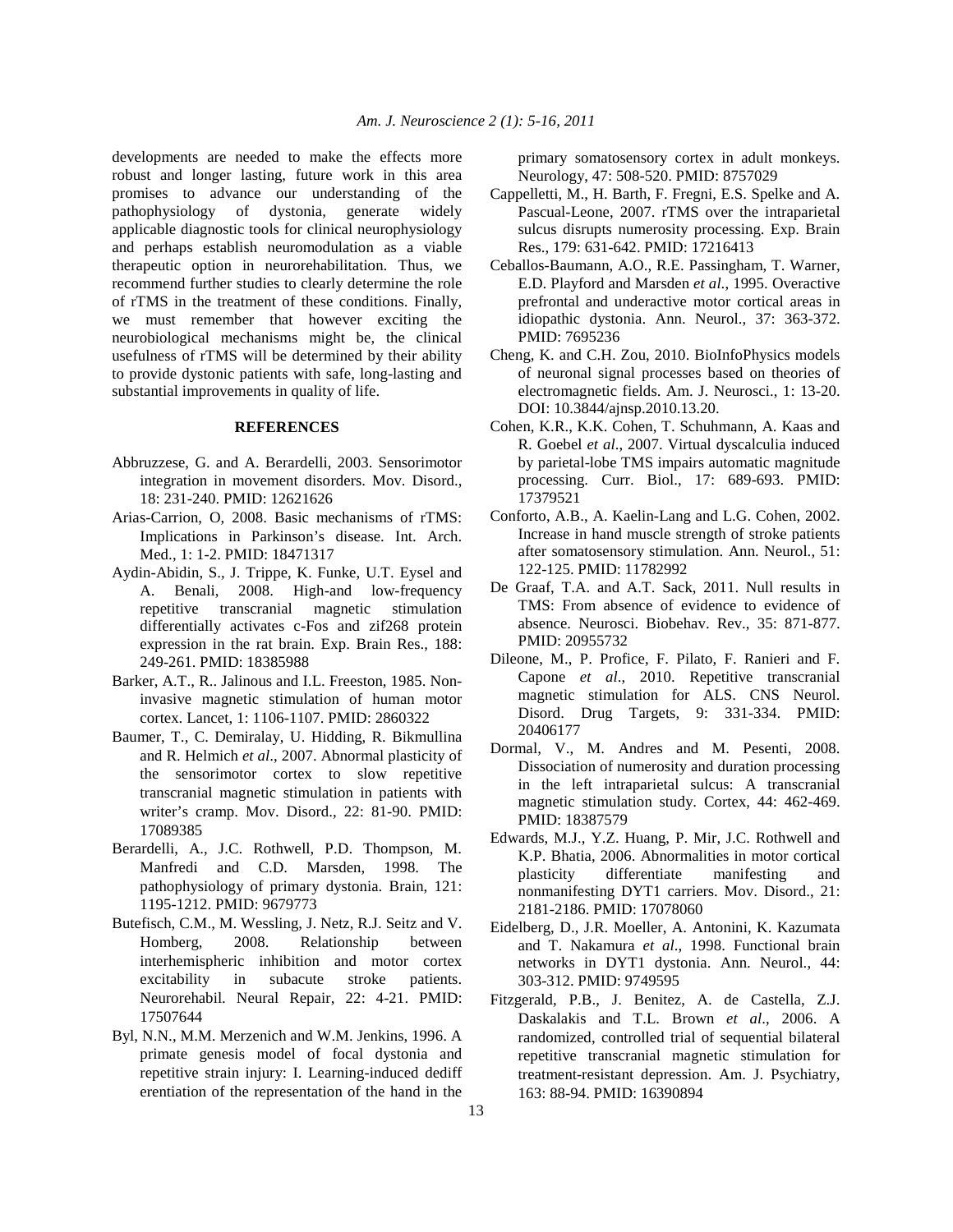- Fitzgerald, P.B., T.L. Brown, Z.J. Daskalakis, R. Chen and Kulkarni, J., 2002. Intensity-dependent effects of 1 Hz rTMS on human corticospinal excitability. Clin. Neurophysiol., 113: 1136-1141. PMID: 12088710
- Floel, A., U. Nagorsen, K.J. Werhahn, S. Ravindran and N. Birbaumer*et et al*., 2004 Influence of somatosensory input on motor function in patients with chronic stroke. Ann. Neurol., 56: 206-212. PMID: 15293272
- Fregni, F., P.S. Boggio, A.C. Valle, R.R. Rocha and J. Duarte *et al*., 2006. A sham-controlled trial of a 5 day course of repetitive transcranial magnetic stimulation of the unaffected hemisphere in stroke patients. Stroke, 37: 2115-2122. PMID: 16809569
- Frucht, S.J., 2004. Focal task-specific dystonia in musicians. Adv. Neurol., 94: 225-230. PMID: 14509677
- Gerschlager, W., H.R. Siebner and J.C. Rothwell, 2001. Decreased corticospinal excitability after subthreshold 1 Hz rTMS over lateral premotor cortex. Neurology, 57: 449-455. PMID: 11502912
- Ghika, J., F. Regli and J.H. Growdon, 1993. Sensory symptoms in cranial dystonia: a potential role in the etiology? J. Neurol. Sci., 116: 142-147. PMID: 8336160
- Gilio, F., A. Suppa, M. Bologna, C. Lorenzano and G. Fabbrini *et al*., 2007. Short-term cortical plasticity in patients with dystonia: A study with repetitive transcranial magnetic stimulation. Mov. Disord., 22: 1436-1443. PMID: 17516450
- Hallett, M, E.M. Wassermann, A. Pascual-Leone and J. Valls-Sole, 1999. Repetitive transcranial magnetic stimulation. The International Federation of Clinical Neurophysiology. Electroencephalogr. Clin. Neurophysiol. Suppl., 52: 105-113. PMID: 10590981
- Hallett, M., 1998. Physiology of dystonia. Adv. Neurol., 78: 11-18. PMID: 9750898
- Hallett, M., 2000. Transcranial magnetic stimulation and the human brain. Nature, 406: 147-150. PMID: 10910346
- Hallett, M., 2007. Transcranial magnetic stimulation: a primer. Neuron, 55: 187-199. PMID: 17640522
- Herwig, U., L. Cardenas-Morales, B.J. Connemann, T. Kammer and C. Schonfeldt-Lecuona, 2010. Sham or real-post hoc estimation of stimulation condition in a randomized transcranial magnetic stimulation trial. Neurosci. Lett., 471: 30-33. PMID: 20064587
- Hoppner, J., C. Berger, U. Walter, F. Padberg and J. Buchmann *et al*., 2010. Influence of repetitive transcranial magnetic stimulation on special symptoms in depressed patients. Restor. Neurol. Neurosci., 28: 577-586. PMID: 20714080
- Huang, Y.Z., 2010. The modulation of cortical motor circuits and spinal reflexes using theta burst stimulation in healthy and dystonic subjects. Restor. Neurol. Neurosci., 28: 449-457. PMID: 20714069
- Huang, Y.Z., J.C. Rothwell, C.S. Lu, J. Wang and R.S. Chen, 2010. Restoration of motor inhibition through an abnormal premotor-motor connection in dystonia. Mov. Disord., 25: 696-703. PMID: 20309999
- Huang, Y.Z., M.J. Edwards, E. Rounis, K.P. Bhatia and J.C. Rothwell, 2005. Theta burst stimulation of the human motor cortex. Neuron, 45: 201-206. PMID: 15664172
- Huang, Y.Z., M.J. Edwards, K.P. Bhatia and J.C. Rothwell, 2004. One-Hz repetitive transcranial magnetic stimulation of the premotor cortex alters reciprocal inhibition in DYT1 dystonia. Mov. Disord., 19: 54-59. DOI: 10.1002/mds.10627
- Iyer, M.B., N. Schelper and E.M. Wassermann, 2003. Priming stimulation enhances the depressant effect of low-frequency repetitive transcranial magnetic stimulation. J. Neurosci., 23: 10867-10872. PMID: 14645480
- Kim, Y.H., S.H. You, M.H. Ko, J.W. Park and K.H. Lee *et al.*, 2006. Repetitive transcranial magnetic stimulation-induced corticomotor excitability and associated motor skill acquisition in chronic stroke. Stroke, 37: 1471-1476. PMID: 16675743
- Knops, A., H.C. Nuerk, R. Sparing, H. Foltys and K. Willmes, 2006. On the functional role of human parietal cortex in number processing: How gender mediates the impact of a 'virtual lesion' induced by rTMS. Neuropsychologia, 44: 2270-2283. PMID: 16828812
- Kobayashi, M. and A. Pascual-Leone, 2003. Transcranial magnetic stimulation in neurology. Lancet Neurol., 2, 145-156. PMID: 12849236
- Kossev, A., S. Siggelkow, H. Kapels, R. Dengler and J.D. Rollnik, 2001. Crossed effects of muscle vibration on motor evoked potentials. Clin. Neurophysiol., 112: 453-456. PMID: 11222966
- Kujirai, T., M.D. Caramia, J.C. Rothwell, B.L. Day and P.D. Thompson *et al*., 1993. Corticocortical inhibition in human motor cortex. J. Physiol., 471: 501-519. PMID: 8120818
- Lisanby, S.H., D. Gutman, B. Luber, C. Schroeder and H.A. Sackeim, 2001. Sham TMS: Intracerebral measurement of the induced electrical field and the induction of motor-evoked potentials. Biol. Psychiatry, 49: 460-463. PMID: 11274658
- Lisanby, S.H., L.H. Kinnunen and M.J. Crupain, 2002. Applications of TMS to therapy in psychiatry. J. Clin. Neurophysiol., 19: 344-360. PMID: 12436089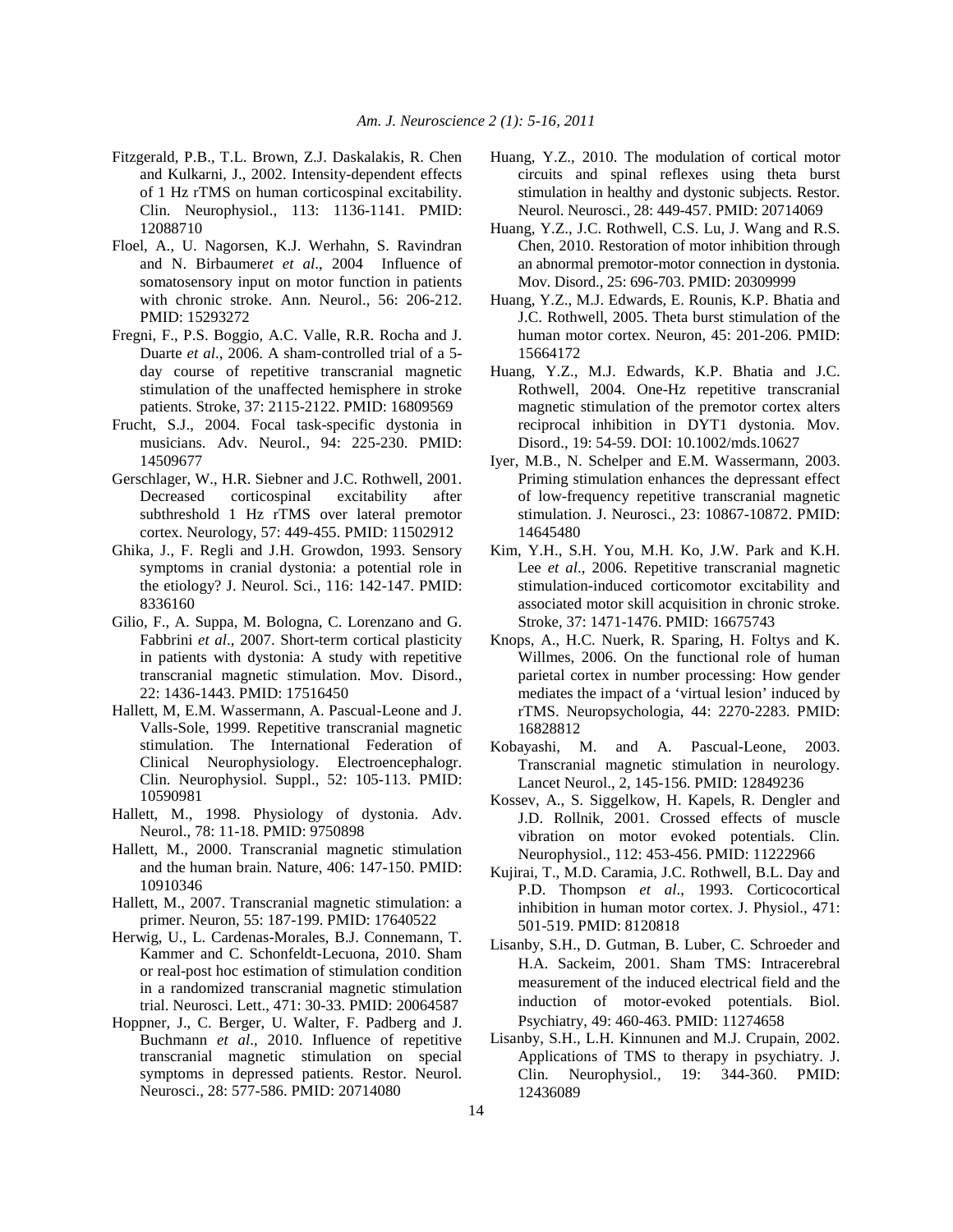- Loo, C.K., J.L. Taylor, S.C. Gandevia, B.N. McDarmont and P.B. Mitchell *et al*., 2000. Transcranial Magnetic Stimulation (TMS) in controlled treatment studies: Are some "sham" forms active? Biol. Psychiatry, 47: 325-331. PMID: 10686267
- Machado, S., J. Bittencourt, D. Minc, C.E. Portella and B. Velasques *et al*., 2008. Therapeutic applications of repetitive transcranial magnetic stimulation in clinical neurorehabilitation. Funct. Neurol., 23: 113-122. PMID: 19152730
- Machado, S., M. Cunha, B. Velasques, D. Minc and S. Teixeira *et al*., 2010. Sensorimotor integration: basic concepts, abnormalities related to movement disorders and sensorimotor training-induced cortical reorganization. Rev. Neurol., 51: 427-436. PMID: 20859923
- Maeda, F., J.P. Keenan, J.M. Tormos, H. Topka and A. Pascual-Leone, 2000. Interindividual variability of the modulatory effects of repetitive transcranial magnetic stimulation on cortical excitability. Exp. Brain Res., 133: 425-430. PMID: 10985677
- Mansur, C.G., F. Fregni, P.S. Boggio, M. Riberto and J. Gallucci-Neto *et al*., 2005. A sham stimulation controlled trial of rTMS of the unaffected hemisphere in stroke patients. Neurology, 64: 1802-1804. PMID: 15911819
- Marzi, C.A., C. Miniussi, A. Maravita, L. Bertolasi and G. Zanette *et al*., 1998. Transcranial magnetic stimulation selectively impairs interhemi- spheric transfer of visuo-motor information in humans. Exp. Brain Res., 118: 435-438. PMID: 9497152
- Miller, E.K. and J.D. Cohen, 2001. An integrative theory of prefrontal cortex function. Annu. Rev. Neurosci., 24: 167-202. PMID: 11283309
- Modugno, N., Y. Nakamura, C.D. MacKinnon, S.R. Filipovic and S. Bestmann *et al*., 2001. Motor cortex excitability following short trains of repetitive magnetic stimuli. Exp. Brain Res., 140: 453-459. PMID: 11685398
- Muellbacher, W., U. Ziemann J. Wissel, N. Dang and M. Kofler *et al*., 2002. Early consolidation in human primary motor cortex. Nature, 415: 640- 644. PMID: 11807497
- Murase, N., J.C. Rothwell, R. Kaji, R. Urushihara and K. Nakamura *et al*., 2005. Subthreshold lowfrequency repetitive transcranial magnetic stimulation over the premotor cortex modulates writer's cramp. Brain, 128: 104-115. PMID: 15483042
- Murillo-Rodriguez, E., O. Arias-Carrion, K. Sanguino-Rodriguez, M. Gonzalez-Arias and R. Haro, 2009. Mechanisms of sleep-wake cycle modulation. CNS

Neurol. Disord. Drug Targets, 8: 245-253. PMID: 19689306

- Nahas, Z., M. Lomarev, D.R. Roberts, A. Shastri and J.P. Lorberbaum *et al*., 2001. Unilateral left prefrontal Transcranial Magnetic Stimulation (TMS) produces intensity-dependent bilateral effects as measured by interleaved BOLD fMRI. Biol. Psychiatry, 50: 712-720. PMID: 11704079
- O'Reardon, J.P., A.D. Peshek, P.R. Romero and P. Cristancho, 2006. Neuromodulation and Transcranial Magnetic Stimulation (TMS): A 21st Century paradigm for therapeutics in psychiatry. Psychiatry, 3: 30-40. PMID: 21103148
- O'Reardon J.P., H.B. Solvason, P.G. Janicak, S. Sampson and K.E. Isenberg *et al*., 2007. Efficacy and safety of transcranial magnetic stimulation in the acute treatment of major depression: A multisite randomized controlled trial. Biol. Psychiatry, 62: 1208-1216. PMID: 17573044
- Pascual-Leone, A. and J.M. Tormos-Munoz, 2008. Transcranial magnetic stimulation: The foundation and potential of modulating specific neuronal networks. Rev. Neurol., 46: S3-10. PMID: 18302119
- Pascual-Leone, A., J. Valls-Sole, E.M. Wassermann and M. Hallett, 1994. Responses to rapid-rate transcranial magnetic stimulation of the human motor cortex. Brain, 117: 847-858. PMID: 7922470
- Pascual-Leone, A., V. Walsh and J. Rothwell, 2000. Transcranial magnetic stimulation in cognitive neuroscience--virtual lesion, chronometry and functional connectivity. Curr. Opin. Neurobiol., 10: 232-237. PMID: 10753803
- Quartarone, A., H.R. Siebner and J.C. Rothwell, 2006. Task-specific hand dystonia: Can too much plasticity be bad for you? Trends Neurosci., 29: 192-199. PMID: 16519953
- Quartarone, A., V. Rizzo, S. Bagnato, F. Morgante and A. Sant'Angelo *et al*., 2005. Homeostatic-like plasticity of the primary motor hand area is impaired in focal hand dystonia. Brain, 128: 1943- 1950. PMID: 15872016
- Rosenkranz, K. and J.C. Rothwell, 2004. The effect of sensory input and attention on the sensorimotor organization of the hand area of the human motor cortex. J. Physiol., 561: 307-320. PMID: 15388776
- Rosenkranz, K., A. Williamon, K. Butler, C. Cordivari and A.J. Lees *et al*., 2005. Pathophysiological differences between musician's dystonia and writer's cramp. Brain, 128: 918-931. PMID: 15677703